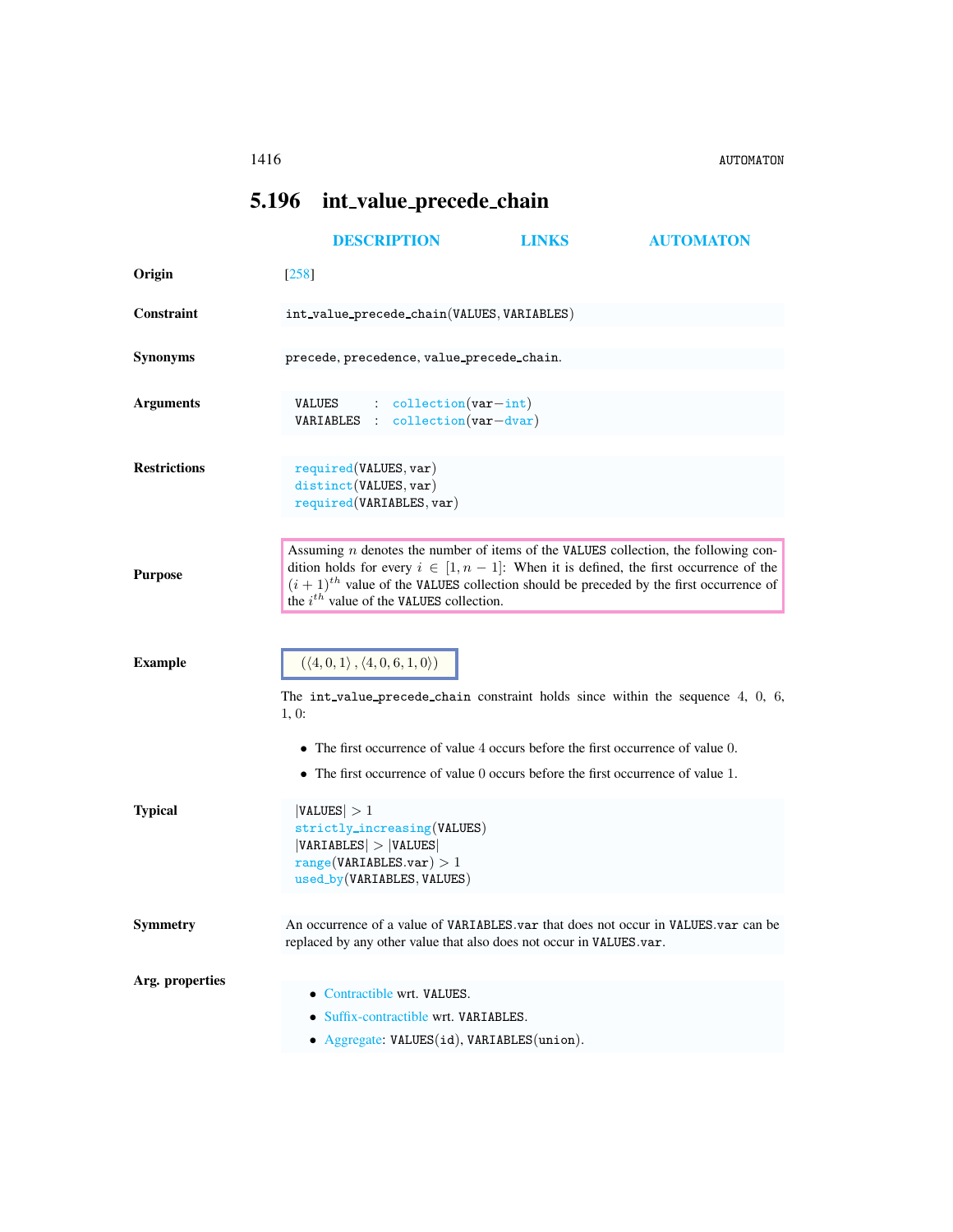## <sup>20041003</sup> 1417

Usage The int value precede chain constraint is useful for breaking symmetries in graph colouring problems. We set a int value precede chain constraint on all variables  $V_1, V_2, \ldots, V_n$  associated with the vertices of the graph to colour, where we state that the first occurrence of colour  $i$  should be located before the first occurrence of colour  $i + 1$  within the sequence  $V_1, V_2, \ldots, V_n$ .

> Figure [5.437](#page-2-0) illustrates the problem of *colouring earth and mars* from Thom Sulanke. Part (A) of Figure  $5.437$  provides a solution where the first occurrence of each value of i,  $(i \in \{1, 2, \ldots, 8\})$  is located before the first occurrence of value  $i + 1$ . This is obtained by using the following constraints:

<span id="page-1-0"></span>

|                  | $A \neq B$ , $A \neq E$ , $A \neq F$ , $A \neq G$ , $A \neq H$ , $A \neq I$ , $A \neq J$ , $A \neq K$ ,<br>$A \neq B, A \neq E, A \neq 0, A \neq 1, A \neq 1, A \neq 3, A \neq 6,$<br>$B \neq A, B \neq C, B \neq F, B \neq G, B \neq H, B \neq I, B \neq J, B \neq K,$<br>$C \neq B, C \neq D, C \neq F, C \neq G, C \neq H, C \neq I, C \neq J, C \neq K,$<br>$D \neq C, D \neq E, D \neq F, D \neq G, D \neq H, D \neq I, D \neq J, D \neq K,$<br>$E \neq A, E \neq D, E$<br>$\mathtt{H}\neq \mathtt{A}, \mathtt{H}\neq \mathtt{B}, \mathtt{H}\neq \mathtt{C}, \mathtt{H}\neq \mathtt{D}, \mathtt{H}\neq \mathtt{E}, \mathtt{H}\neq \mathtt{F}, \mathtt{H}\neq \mathtt{G}, \mathtt{H}\neq \mathtt{I}, \mathtt{H}\neq \mathtt{J}, \mathtt{H}\neq \mathtt{K},$<br>$I \neq A, I \neq B, I \neq C, I \neq D, I \neq E, I \neq F, I \neq G, I \neq H, I \neq J, I \neq K,$<br>$J \neq A, J \neq B, J \neq C, J \neq D, J \neq E, J \neq F, J \neq G, J \neq H, J \neq I, J \neq K,$<br>$K \neq A, K \neq B, K \neq C, K \neq D, K \neq E, K \neq F, K \neq G, K \neq H, K \neq I, K \neq J,$<br>$int-value-precede-chain((1, 2, 3, 4, 5, 6, 7, 8$ |  |  |
|------------------|-------------------------------------------------------------------------------------------------------------------------------------------------------------------------------------------------------------------------------------------------------------------------------------------------------------------------------------------------------------------------------------------------------------------------------------------------------------------------------------------------------------------------------------------------------------------------------------------------------------------------------------------------------------------------------------------------------------------------------------------------------------------------------------------------------------------------------------------------------------------------------------------------------------------------------------------------------------------------------------------------------------------------------------------------------------------------------------------------------------------------------------------------|--|--|
|                  | Part (B) provides a symmetric solution where the value precedence constraints between<br>the pairs of values $(1, 2), (2, 3), (4, 5), (7, 8)$ and $(8, 9)$ are all violated (each violation is<br>depicted by a dashed arc).                                                                                                                                                                                                                                                                                                                                                                                                                                                                                                                                                                                                                                                                                                                                                                                                                                                                                                                    |  |  |
| Remark           | When we have more than one class of interchangeable values (i.e., a partition of inter-<br>changeable values) we can use one int_value_precede_chain constraint for breaking<br>value symmetry in each class of interchangeable values. However it was shown in [439]<br>that enforcing arc-consistency for such a conjunction of int_value_precede_chain con-<br>straints is NP-hard.                                                                                                                                                                                                                                                                                                                                                                                                                                                                                                                                                                                                                                                                                                                                                          |  |  |
| <b>Algorithm</b> | The $2004$ reformulation $[28]$ associated with the automaton of the <b>Automa-</b><br>ton slot achieves arc-consistency since the corresponding constraint network is a<br>Berge-acyclic constraint network. Later on, another formulation into a sequence of ternary<br>sliding constraints was proposed by $[438]$ . It also achieves arc-consistency for the same<br>reason.                                                                                                                                                                                                                                                                                                                                                                                                                                                                                                                                                                                                                                                                                                                                                                |  |  |
| <b>Systems</b>   | precede in Gecode, value precede chain<br>in MiniZinc.                                                                                                                                                                                                                                                                                                                                                                                                                                                                                                                                                                                                                                                                                                                                                                                                                                                                                                                                                                                                                                                                                          |  |  |
| <b>See also</b>  | specialisation: int_value_precede(sequence of at least 2 values replaced by<br>sequence $of 2$ values).                                                                                                                                                                                                                                                                                                                                                                                                                                                                                                                                                                                                                                                                                                                                                                                                                                                                                                                                                                                                                                         |  |  |
| Keywords         | characteristic of a constraint:<br>automaton without counters,<br>automaton,<br>reified automaton constraint.                                                                                                                                                                                                                                                                                                                                                                                                                                                                                                                                                                                                                                                                                                                                                                                                                                                                                                                                                                                                                                   |  |  |
|                  | constraint network structure: Berge-acyclic constraint network.                                                                                                                                                                                                                                                                                                                                                                                                                                                                                                                                                                                                                                                                                                                                                                                                                                                                                                                                                                                                                                                                                 |  |  |
|                  | <b>constraint type:</b> order constraint.                                                                                                                                                                                                                                                                                                                                                                                                                                                                                                                                                                                                                                                                                                                                                                                                                                                                                                                                                                                                                                                                                                       |  |  |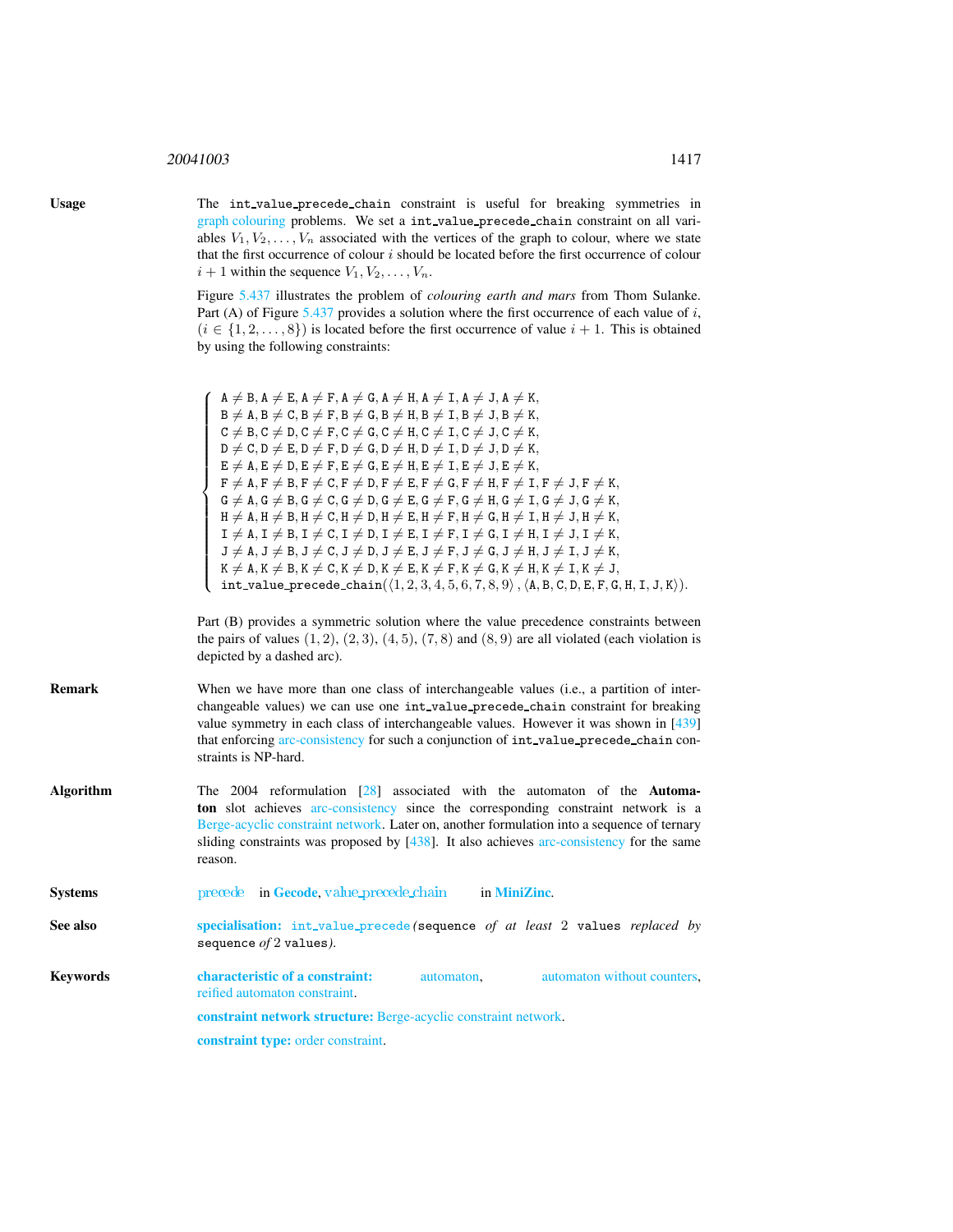

(A) Chain of satisfied value precedences between first occurrence of consecutive values



<span id="page-2-0"></span>(B) Broken value precedences between first occurrence of consecutive values (in dashed)

Figure 5.437: Using the int value precede chain constraint for breaking symmetries in graph colouring problems; there is an arc between the first occurrence of value  $v$  ( $1 \le v \le 8$ ) in the sequence of variables A, B, C, D, E, F, G, H, I, J, K, and the first occurrence of value  $v + 1$  (a plain arc if the corresponding value precedence constraint holds, a dashed arc otherwise)

filtering: arc-consistency.

problems: graph colouring.

symmetry: symmetry, indistinguishable values, value precedence.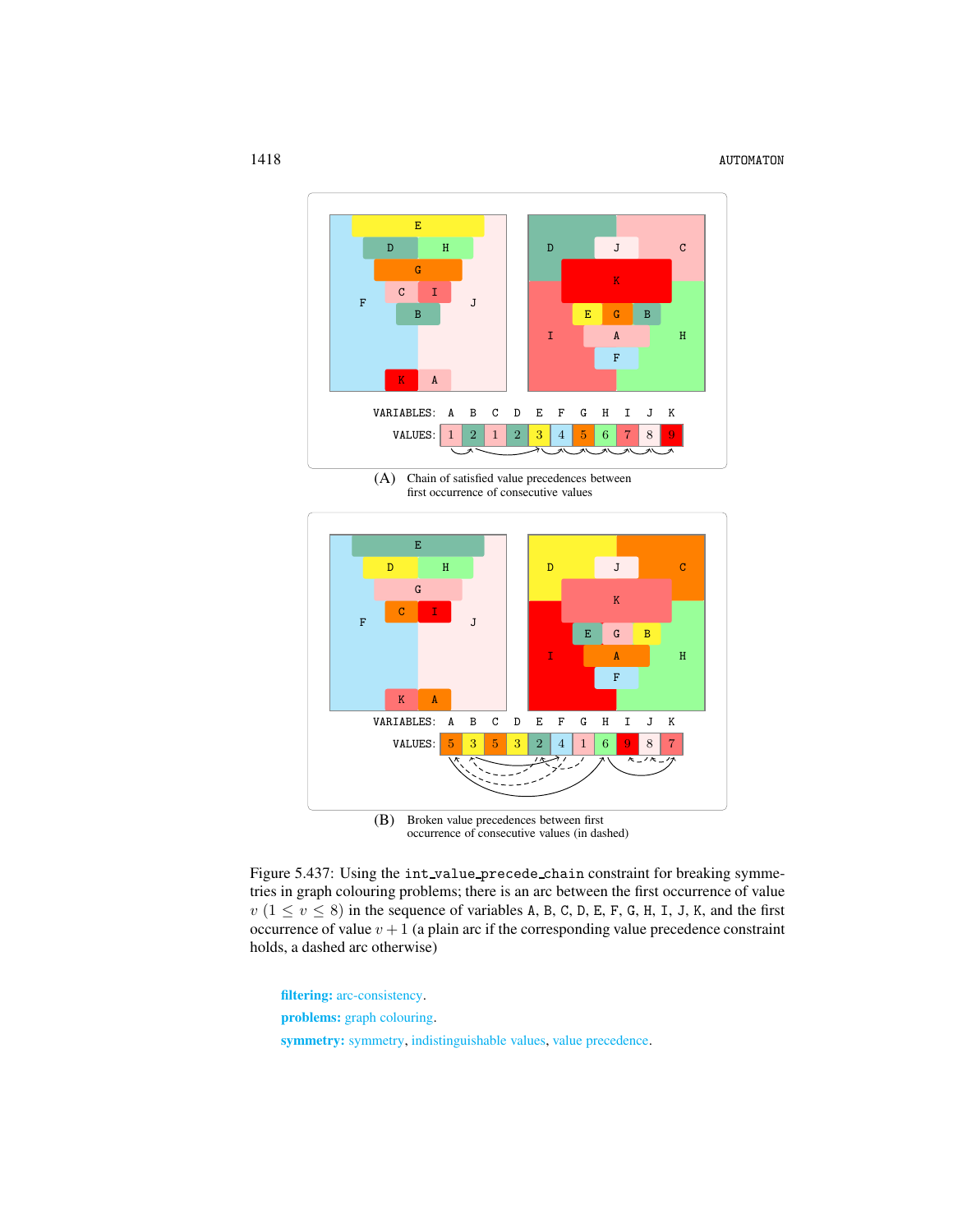## <span id="page-3-0"></span><sup>20041003</sup> 1419

Automaton Figure [5.438](#page-3-1) depicts the automaton associated with the int\_value\_precede\_chain constraint. Let  $n$  and  $m$  respectively denote the number of variables of the VARIABLES collection and the number of values of the VALUES collection. Let VAR<sub>i</sub> be the  $i^{th}$  variable of the VARIABLES collection. Let val<sub>v</sub>  $(1 \le v \le m)$  denote the  $v^{th}$  value of the VALUES collection.



Figure 5.438: Automaton of the int value precede chain constraint (state  $s_i$ means that (1) each value  $\text{val}_1, \text{val}_2, \ldots, \text{val}_i$  was already encountered at least once, and that (2) value  $\text{val}_{i+1}$  was not yet found)

<span id="page-3-1"></span>

Figure 5.439: Hypergraph of the reformulation corresponding to the automaton of the int value precede chain constraint (since all states of the automaton are accepting there is no restriction on the last variable  $Q_n$ )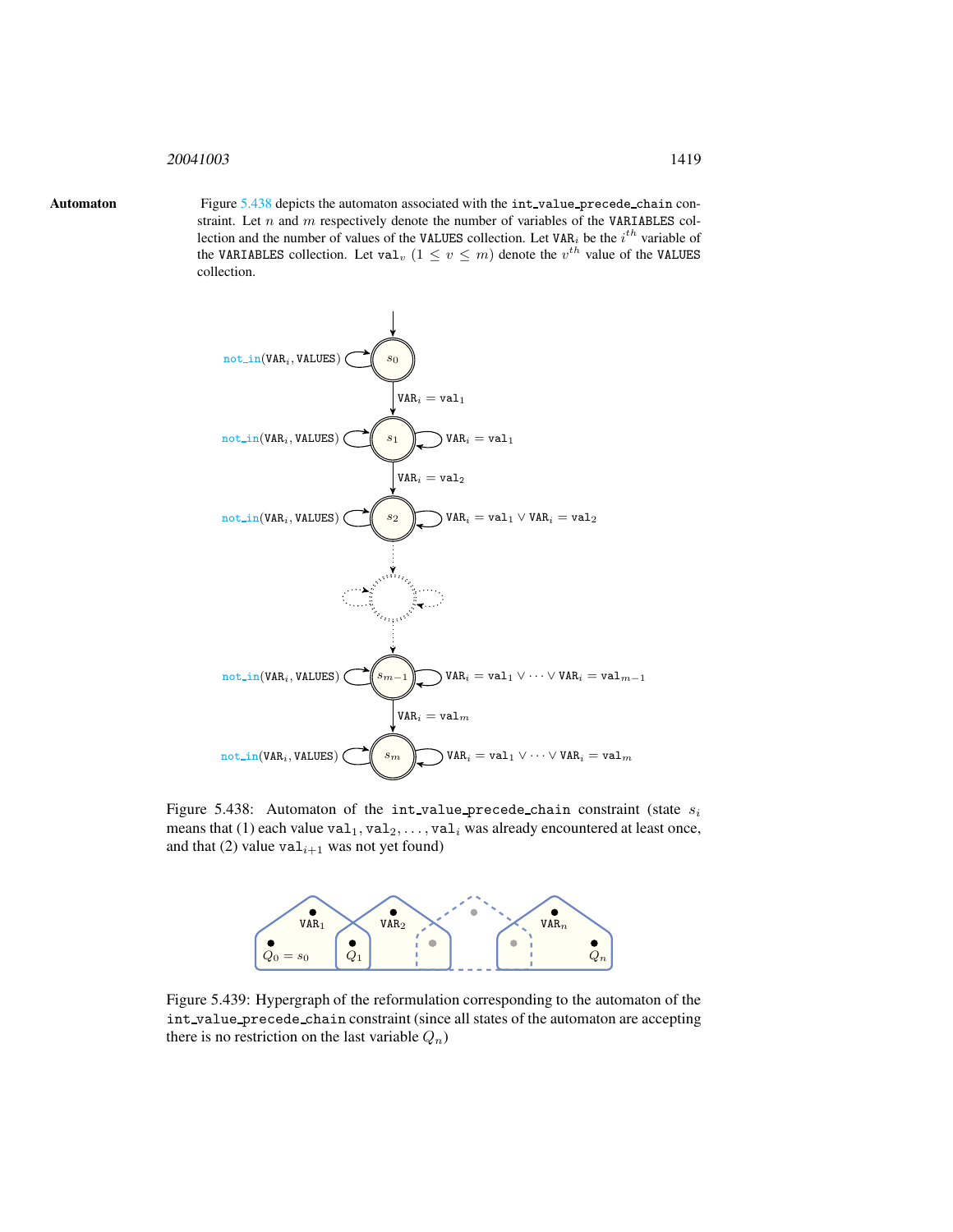We now show how to construct such an automaton systematically. For this purpose let us first introduce some notations:

- Without loss of generality we assume that we have at least two values (i.e.,  $m \geq 2$ ).
- Let  $C$  be the set of values that can be potentially assigned to a variable of the VARIABLES collection, but which do not belong to the values of the VALUES collection (i.e.,  $C = (dom(VAR_1) \cup dom(VAR_2) \cup \cdots \cup dom(VAR_n) \{val_1, val_2, \ldots, val_m\} = \{w_1, w_2, \ldots, w_{|\mathcal{C}|}\}.$

The states and transitions of the automaton are respectively defined in the following way:

- We have  $m + 1$  states labelled  $s_0, s_1, \ldots, s_m$  from which  $s_0$  is the initial state. All states are accepting states.
- We have the following three sets of transitions:
	- 1. For all  $v \in [0, m 1]$ , a transition from  $s_v$  to  $s_{v+1}$  labelled by value val<sub>v+1</sub>. Each transition of this type will be triggered on the first occurrence of value  $\text{val}_{v+1}$  within the variables of the VARIABLES collection.
	- 2. For all  $v \in [1, m]$  and for all  $w \in [1, v]$ , a self loop on  $s_v$  labelled by value  $val_w$ . Such transitions encode the fact that we stay in the same state as long as we have a value that was already encountered.
	- 3. If the set C is not empty, then for all  $v \in [0, m]$  a self loop on  $s_v$  labelled by the fact that we take a value not in VALUES (i.e., a value in  $C$ ). This models the fact that, encountering a value that does not belong to the set of values of the VALUES collection, leaves us in the same state.